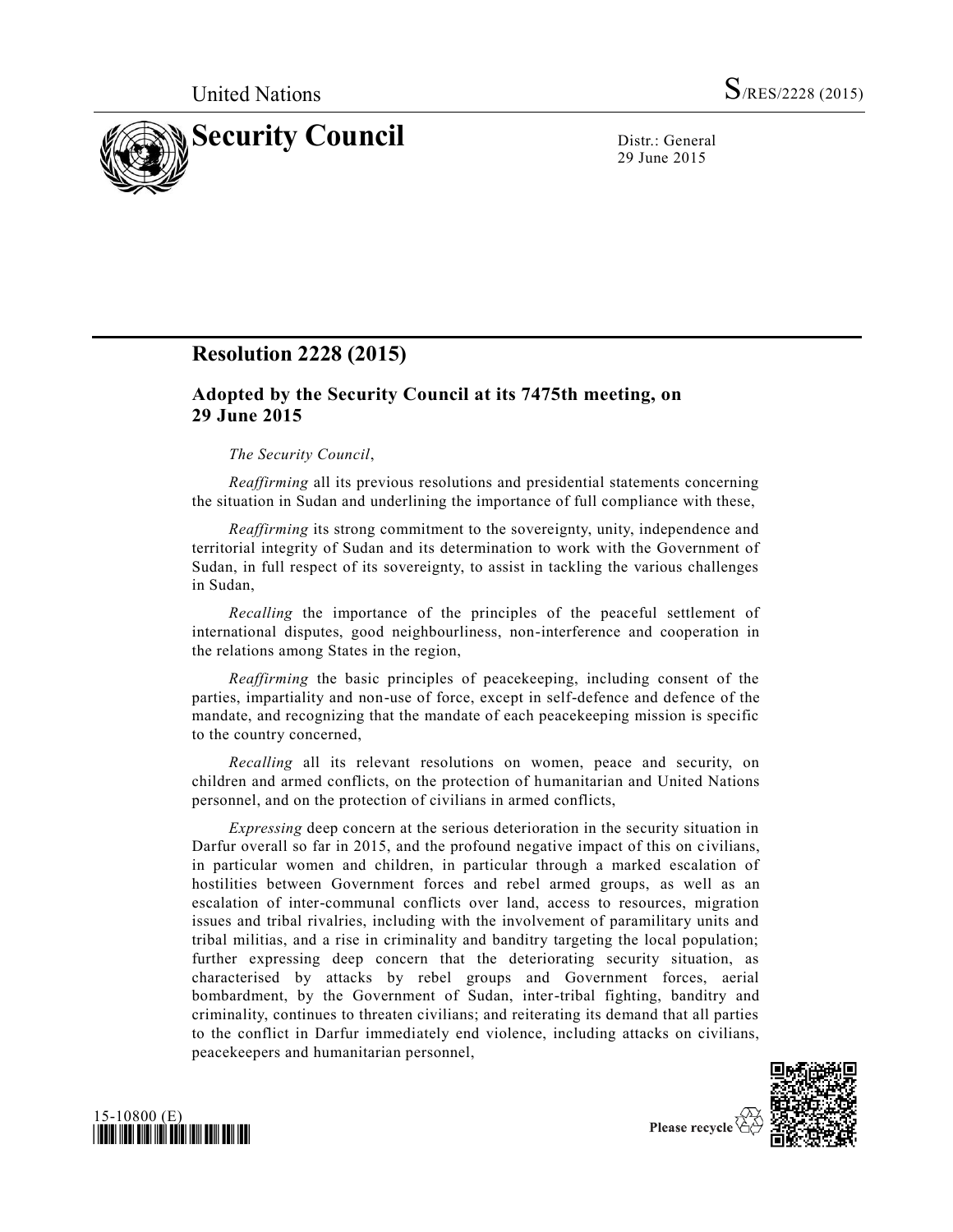In this regard, *expressing* concern at evidence, collected by AU-UN Hybrid Operation in Darfur (UNAMID), of two air-delivered cluster bombs near Kirigiyati, North Darfur, taking note that UNAMID disposed of them safely, and reiterating the Secretary-General's call on the Government of Sudan to immediately investigate the use of cluster munitions,

*Emphasizing* that those responsible for violations of international humanitarian law and violations and abuses of human rights must be held accountable and that the Government of Sudan bears the primary responsibility to protect civilians within its territory and subject to its jurisdiction, including protection from crimes against humanity and war crimes,

*Recalling* its resolution 2117 (2013) and expressing concern at the threat to peace and security in Darfur arising from the illicit transfer, destabilizing accumulation and misuse of small arms and light weapons, and the continued threats to civilians posed by unexploded ordnance,

*Expressing* deep concern at the significant increase in population displacements in 2014 and so far in 2015 and the consequent increase in humanitarian assistance and protection needs, with 430,000 newly displaced in 2014, around 300,000 of whom have been unable to return to their homes, a total number of long-term Internally-Displaced Persons (IDPs) of 2.5 million and a total number of people in need of humanitarian assistance of 4.4 million,

*Recalling* the commitments made by the Government of Sudan and other signatories to the Doha Document for Peace in Darfur (DDPD) to ensure the unimpeded access of humanitarian assistance to the population in need and the protection of humanitarian workers and their operations in areas under their control, as well as to guarantee UNAMID unimpeded freedom of movement in all areas and at all times in Darfur in the exercise of its mandate, and further recalling the role of the Implementation Follow-up Commission (IFC) in assessing the implementation of the DDPD,

*Expressing* concern that the continued denial of access and restrictions imposed on humanitarian actors have left significant gaps in the delivery of humanitarian assistance, calling on the Government of Sudan to ensure humanitarian actors can operate in support of addressing basic needs,

*Calling* on donors, the Darfur Regional Authority and the Government of Sudan to provide the financial resources necessary to reach those in need,

*Reiterating* that there can be no military solution to the conflict in Darfur, and that an inclusive political settlement is essential to re-establishing peace, and underscoring the importance of fully addressing the root causes of the conflict in the search for a sustainable peace, which should rapidly deliver real benefits for the Darfuri people, in this regard reiterating its support for the DDPD as a viable framework for the peace process in Darfur, and for its accelerated implementation, as well as the AU High-Level Implementation Panel (AU-HIP) mediated peace talks, and any credible moves to lay the groundwork for an inclusive, comprehensive and nationally-owned National Dialogue in Sudan,

*Deploring* the fact that some armed groups are impeding the peace process and have continued to resort to violence, reiterating its demand for the release of members of the former movement of Mohamed Bashar, taken captive in May 2013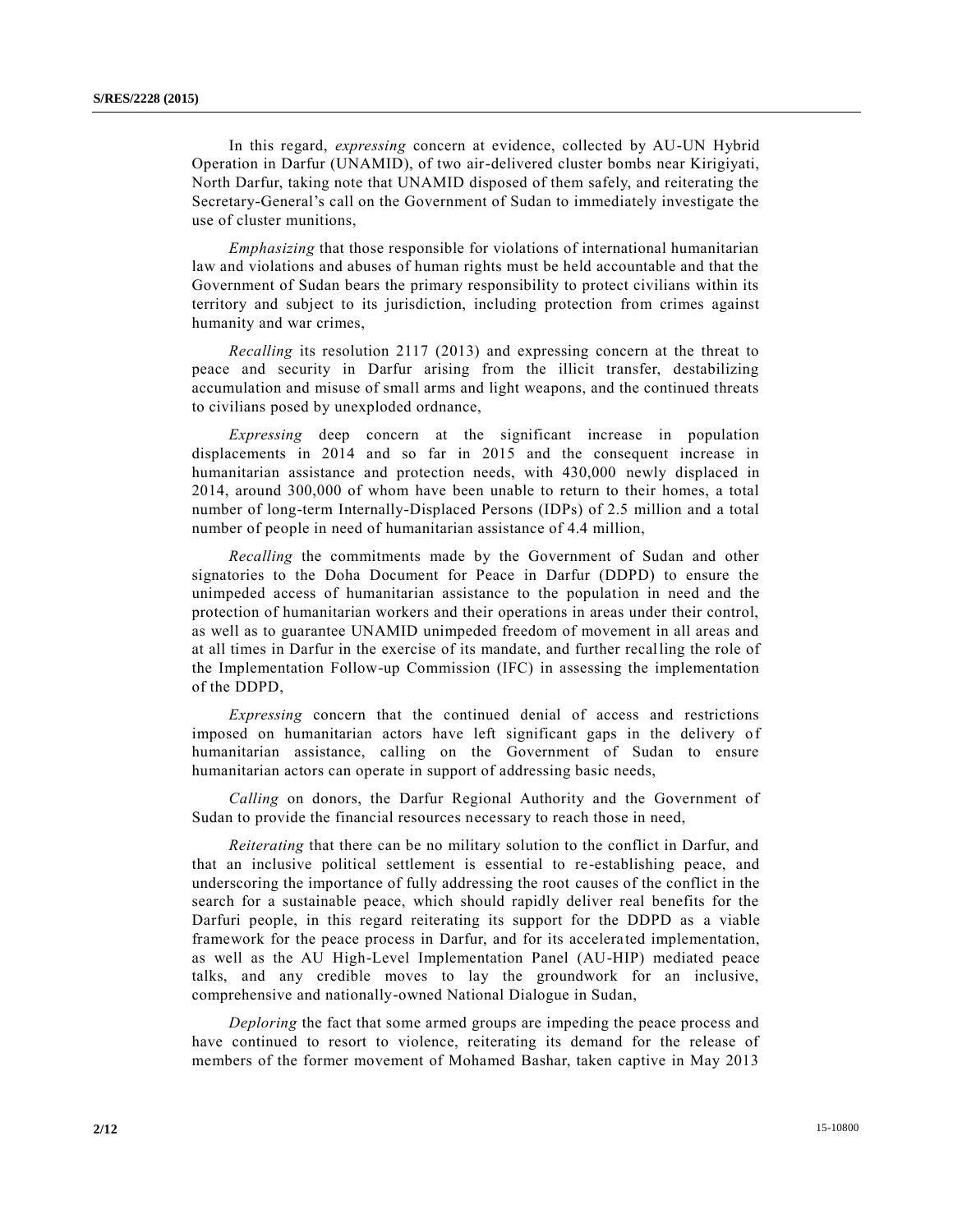by JEM-Gibril forces, and condemning any actions by any armed group aimed at forced overthrow of the Government of Sudan,

*Noting* that UNAMID's ability to facilitate progress in implementation of the DDPD is hampered by delays and the absence of an inclusive political settlement between the government and non-signatory movements, urging the signatory parties to take the necessary remaining steps to implement the DDPD fully, expressing concern that the humanitarian and security situation, as well as the lack of capacity of the Darfur Regional Authority, hinder the transition from relief to stabilization and development activities, urging donors and the Government of Sudan to honour their pledges and fulfil their obligations in a timely manner, including those commitments made at the conference in Doha in April 2013, and affirming that development can support a lasting peace in Darfur,

*Noting* that local dispute resolution mechanisms play an important role in preventing and resolving inter-communal conflict, including conflict over natural resources, urging an intensification of effective efforts to prevent local disputes leading to violence, with its corresponding impact on the local civilian populations, acknowledging the efforts of Sudanese authorities and local mediators to mediate in inter-tribal fighting, with support from UNAMID and the UN Country Team (UNCT), and urging their continued work,

*Welcoming* regional and other initiatives, undertaken in close interaction with the Government of Sudan, to address the root causes of the conflict in Darfur and to promote a sustainable peace, including the convening by the President of Chad, Idriss Deby Itno, of two mediation fora, encouraging the full coordination of such initiatives with the efforts of the Joint Special Representative (JSR), and commending the efforts of the JSR to secure peace, stability and security in Darfur, including through support to international, regional and national efforts to revitalise the peace process and increase its inclusiveness,

*Underlining*, without prejudice to the Security Council's primary responsibility for the maintenance of international peace and security, the importance of the partnership between the United Nations and the African Union (AU), consistent with Chapter VIII of the Charter of the United Nations, with regard to the maintenance of peace and security in Africa, particularly in Sudan,

*Calling* on all parties to comply with their obligations under international human rights law and international humanitarian law, stressing the importance that the Council attaches to ending impunity including through ensuring accountability and bringing to justice the perpetrators of crimes committed by all parties in Darfur, urging the Government of Sudan to comply with its obligations in this respect, welcoming the ongoing investigations by the Special Prosecutor for Darfur appointed by the Government of Sudan and stressing the need for further progress in this regard, reiterating the call for swift progress on the draft Memorandum of Understanding providing for UNAMID and African Union observation of the proceedings of the Special Court, and calling on the Government of Sudan swiftly to investigate attacks against UNAMID, and to bring the perpetrators to justice,

*Reaffirming* its concern over the negative effect of ongoing violence in Darfur on the stability of Sudan as a whole as well as the region, welcoming the ongoing good relations between Sudan and Chad, including on border control, and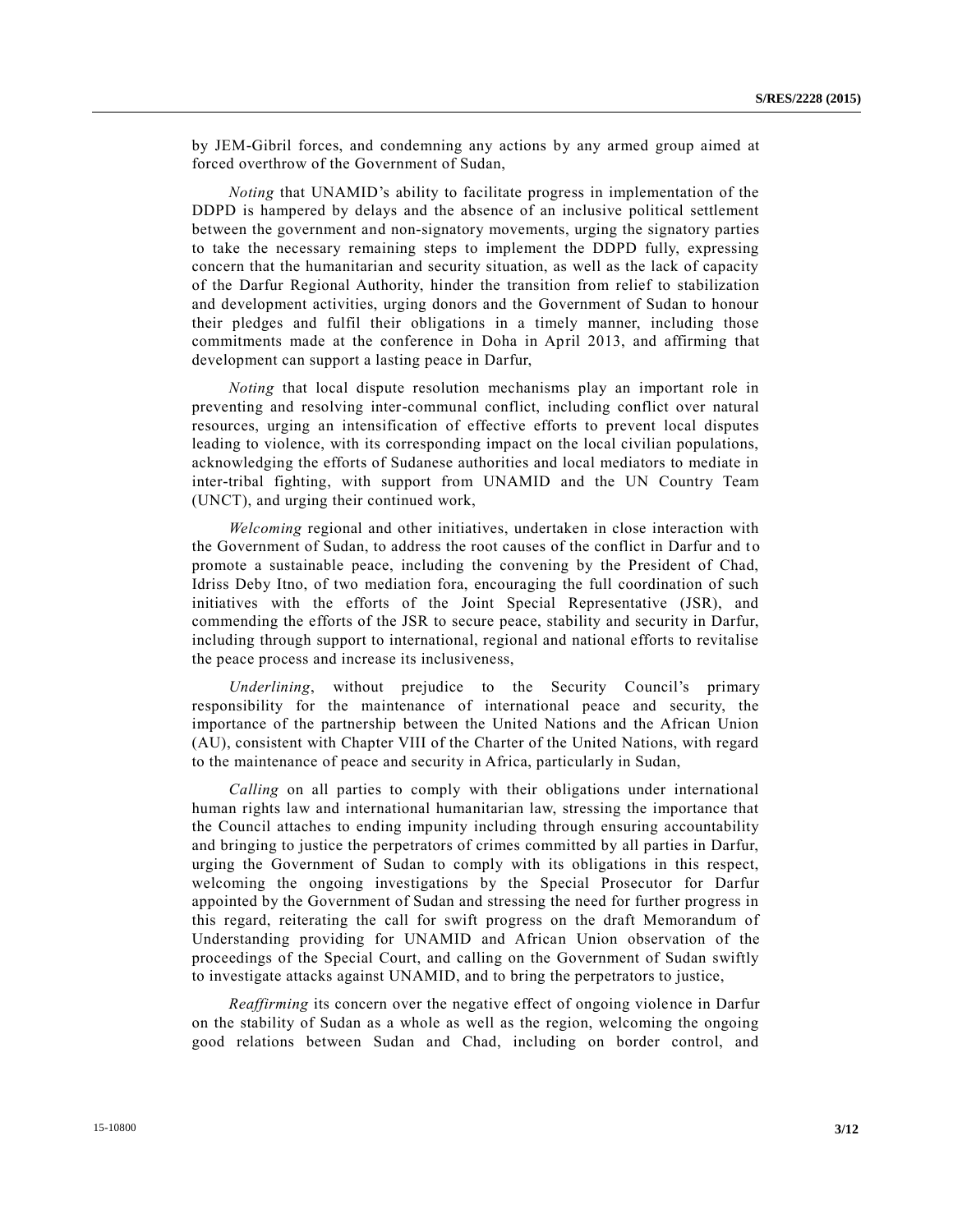encouraging Sudan, Chad and the Central African Republic to continue to cooperate in order to achieve peace and stability in Darfur and the wider region,

*Commending* the efforts of UNAMID towards promoting peace and stability in Darfur, and reiterating its full support for UNAMID,

*Welcoming* the report of the Secretary-General of 26 May 2015[\(S/2015/378\)](http://undocs.org/S/2015/378) on UNAMID as well as his special report of 13 March 2015 [\(S/2015/163\)](http://undocs.org/S/2015/163),

*Taking note* of the completion of the review commissioned by the Secretary-General on 2 July 2014 into the issue of under-reporting, and allegations of manipulation of reporting, by UNAMID, and welcoming the recommendations and conclusions contained in the review and the continued implementation of measures to address this issue,

*Determining* that the situation in Sudan constitutes a threat to international peace and security,

1. *Decides* to extend the mandate of UNAMID, as set out in resolution 1769, until 30 June 2016, and further decides that UNAMID shall consist of up to 15,845 military personnel, 1,583 police personnel and 13 formed police units of up to 140 personnel each;

2. *Reiterates*, in the context of the lack of progress on the benchmarks and the significant deterioration of the security situation, its endorsement of UNAMID's revised strategic priorities as set out in paragraph 4 of resolution 2148 (2014), namely: the protection of civilians, the facilitation of the delivery of humanitarian assistance and the safety and security of humanitarian personnel; mediation between the Government of Sudan and non-signatory armed movements on the basis of the DDPD, while taking into account ongoing democratic transformation at the national level; and support to the mediation of community conflict, including through measures to address its root causes, in conjunction with UN Country Team; welcomes the steps taken so far by UNAMID to implement the review of UNAMID conducted pursuant to resolution 2113 (2014), and requests that UNAMID continue to align all its activity and direct the use of its resources to the achievement of these priorities, discontinue all other tasks not aligned to these priorities and continue to streamline the mission accordingly, and stresses the importance of the appropriate distribution of tasks and coordination between UNAMID and the UNCT in order to implement the review of UNAMID;

3. *Notes* that certain elements of UNAMID's mandate and tasks, as authorized in resolution 1769 (2007), which decided that the mandate of UNAMID shall be as set out in paragraphs 54 and 55 of the report of the Secretary-General and the Chairperson of the African Union Commission of 5 June 2007 [\(S/2007/307/Rev.1\)](http://undocs.org/S/2007/307/Rev.1), are no longer relevant, or are either being undertaken by or will soon transition to other entities with comparative advantage, namely those enumerated in paragraphs 54 (g) and (h), 55 (a) (v), 55 (b) (ii-iii), 55 (b) (v), 55 (b) (x) and 55 (c) (iii-iv) of that report;

4. *Underlines* that UNAMID must continue to give priority in decisions about the use of available capacity and resources to: (a) the protection of civilians across Darfur, including women and children, through, and without prejudice to the basic principles of peacekeeping, inter alia, continuing to move to a more preventive and pre-emptive posture in pursuit of its priorities and in active defence of its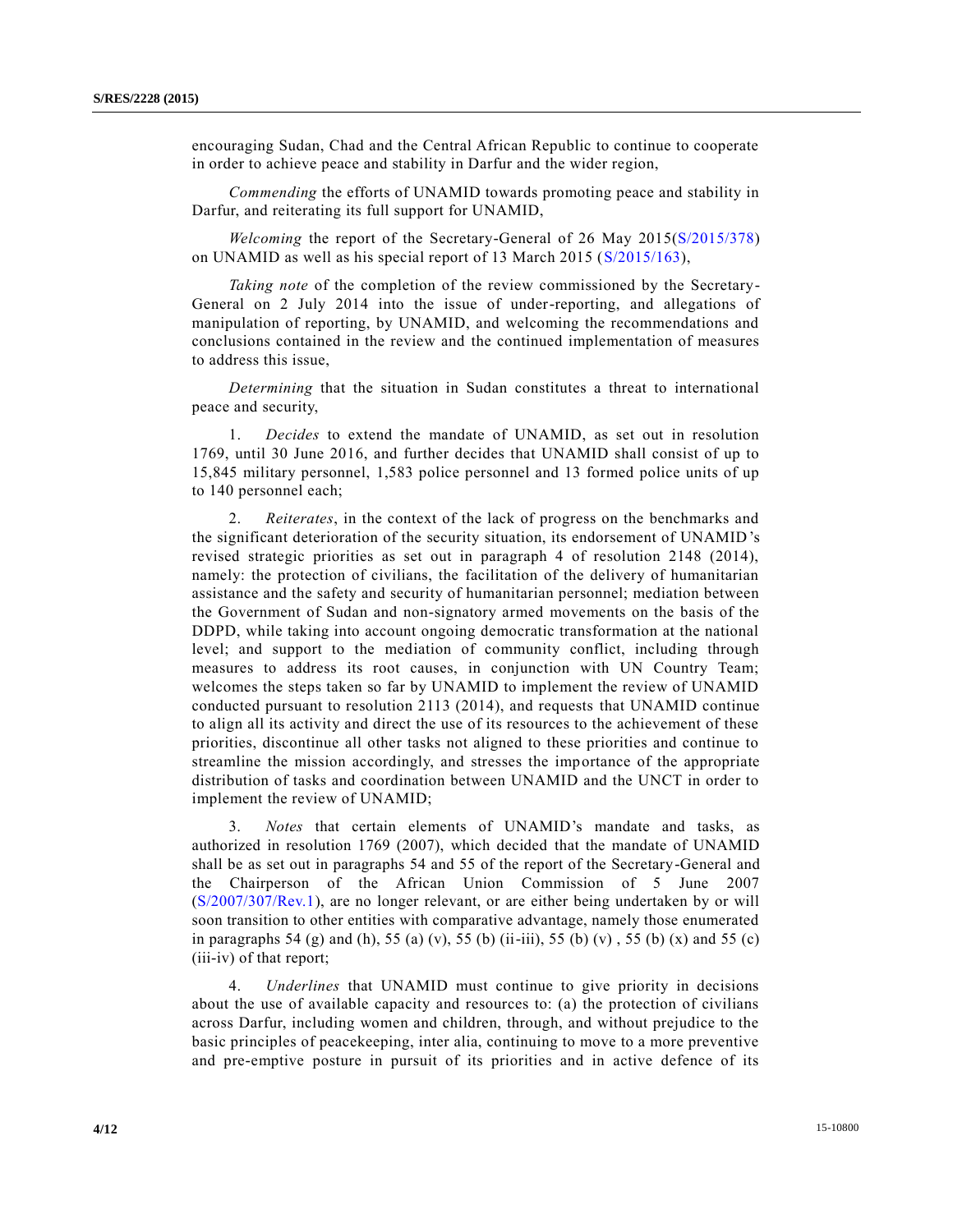mandate; enhanced early warning; proactive military deployment and active and effective patrolling in areas at high risk of conflict and high concentration of IDPs; more prompt and effective responses to threats of violence against civilians, including through regular reviews of the geographic deployment of UNAMID's force; securing IDP camps, adjacent areas and areas of return, including development and training of community policing; and (b) ensuring safe, timely and unhindered humanitarian access, and the safety and security of humanitarian personnel and activities, in accordance with relevant provisions of international law and the UN guiding principles on humanitarian assistance; and requests UNAMID to maximize the use of its capabilities, in cooperation with the UNCT and other international and non-governmental actors, in the implementation of its missionwide comprehensive strategy for the achievement of these objectives;

5. *Emphasizes* UNAMID's Chapter VII mandate, as defined in resolution 1769 (2007), to deliver its core tasks to protect civilians without prejudice to the primary responsibility of the Government of Sudan and to ensure the freedom of movement and security of UNAMID's own personnel and humanitarian workers; recalls that UNAMID is authorized to take all the necessary action in fulfilment of this mandate; and urges UNAMID to deter any threats against itself and its mandate;

6. *Stresses* that, in the context of the evolving security situation, any refinement of the mission should be based on progress against the benchmarks and the conditions on the ground, and implemented in a gradual, phased, flexible and reversible manner;

7. *Commends* the efforts of the Joint Special Representative (JSR) to revitalise the peace process and to increase its inclusiveness, guided by the Framework for AU and United Nations facilitation of the Darfur Peace Process, including through renewed engagement of the non-signatory movements; emphasizes the importance of the JSR's strengthened coordination with the AU High-level Implementation Panel and the United Nations Special Envoy for Sudan and South Sudan in synchronising their mediation efforts and in generating progress on direct negotiations between the Government of Sudan and the Darfur armed movements;

8. *Welcomes* that progress has been made in implementation of some elements of the DDPD, including the completion of security arrangements for Liberation and Justice Movement and Justice and Equality Movement-Sudan combatants and the conversion of the Liberation and Justice Movement into two political parties, the integration of former rebels into power structures of Sudan but deplores continuing serious delays in overall implementation of the DDPD; urges the signatory parties to implement the DDPD in full, including by ensuring that the institutions established under it are resourced and empowered to carry out their mandates; demands that the non-signatory armed groups refrain from impeding the implementation of the DDPD; and encourages UNAMID, in accordance with its revised strategic priorities, and the UNCT to continue to engage fully in support of implementation of the DDPD;

9. *Demands* that all parties to the conflict in Darfur, including in particular all the non-signatory armed groups, and other groups immediately cease all acts of violence, and commit themselves to a sustained and permanent ceasefire, in order to bring a stable and durable peace to the region;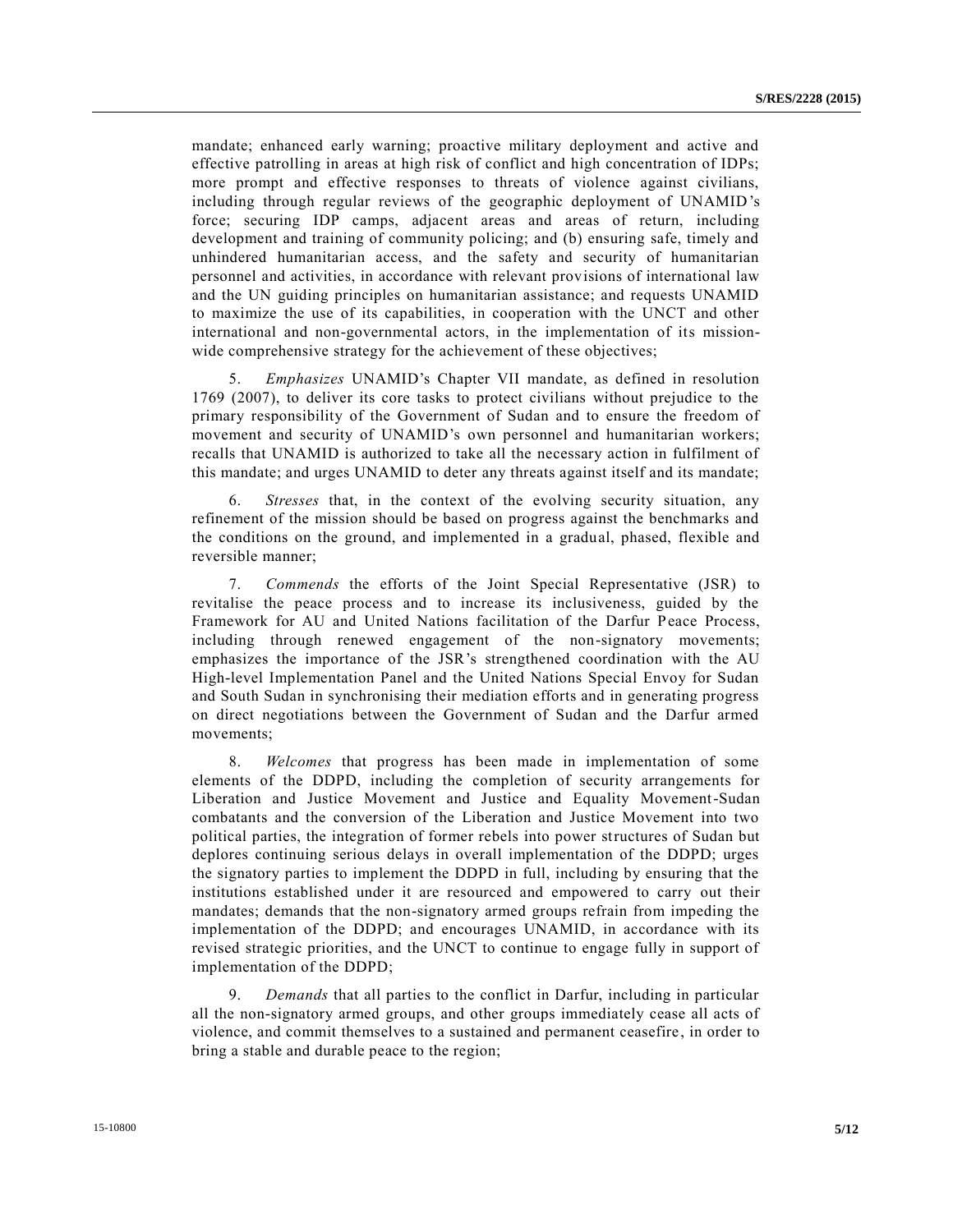10. *Reaffirms* its support for a Darfur-based internal dialogue that takes place in an inclusive environment with full respect for the civil and political rights of participants, including the full and effective participation of women and IDPs; welcomes the successful completion of the first phase of the Darfur Internal Dialogue and Consultation (DIDC) on 26 May; further welcomes the release of USD 2.5 million by the Government of Sudan as part of its contribution to the funding of the DIDC; expresses concern that prevailing insecurity, and lack of adequate funding, could undermine effective implementation of future phases of the DIDC; calls on the Government of Sudan and the armed groups to ensure the necessary enabling environment; and requests UNAMID to continue to support, monitor and report on the development of the DIDC and the overall environment for it;

11. *Calls* for an urgent end to inter-tribal clashes, criminality and banditry that affect civilians; further calls for reconciliation and dialogue; and requests UNAMID to continue to support local conflict resolution mechanisms, including with civil society mechanisms;

12. *Expresses* deep concern over the proliferation of arms, in particular small arms and light weapons and requests UNAMID to continue to cooperate in this context with the Panel of Experts established by resolution 1591 (2005) in order to facilitate their work;

13. *Commends* UNAMID troop- and police-contributing countries; welcomes that some progress has been made in addressing contingent-owned equipment and self-sustainment shortfalls, but expresses concern that shortfalls remain; and calls for continued efforts by UNAMID, the Secretariat and troop- and policecontributing countries to address such shortfalls, including by providing appropriate training and resources to fulfil priority protection functions, especially in areas necessary for contingents' temporary deployment capability and ability to conduct long-range patrols;

14. *Strongly condemns* all attacks on UNAMID; underlines that any attack or threat of attack on UNAMID is unacceptable; demands that there be no recurrence of such attacks and that those responsible be held to account following prompt and thorough investigation; urges UNAMID to take all necessary measures within its rules of engagement to protect UN personnel and equipment; condemns the ongoing impunity for those who attack peacekeepers, and in this regard urges the Government of Sudan to do its utmost to bring all perpetrators of any such crimes to justice and to cooperate with UNAMID to this end;

15. *Reiterates* its deep concern that hindrances remain to UNAMID in the implementation of its mandate, including movement and access restrictions, caused by insecurity, acts of criminality and significant movement restrictions by Government forces, armed movements and militia groups; calls on all parties in Darfur to remove all obstacles to UNAMID's full and proper discharge of its mandate, including by ensuring its security and freedom of movement; and in this regard, demands that the Government of Sudan comply with the Status of Forces Agreement fully and without delay, particularly provisions relevant to the movement of patrols in conflict-affected areas and flight clearances, as well as those provisions relevant to the removal of obstacles to the use of UNAMID aerial assets, and the timely processing of UNAMID's equipment at the port of entry to Sudan;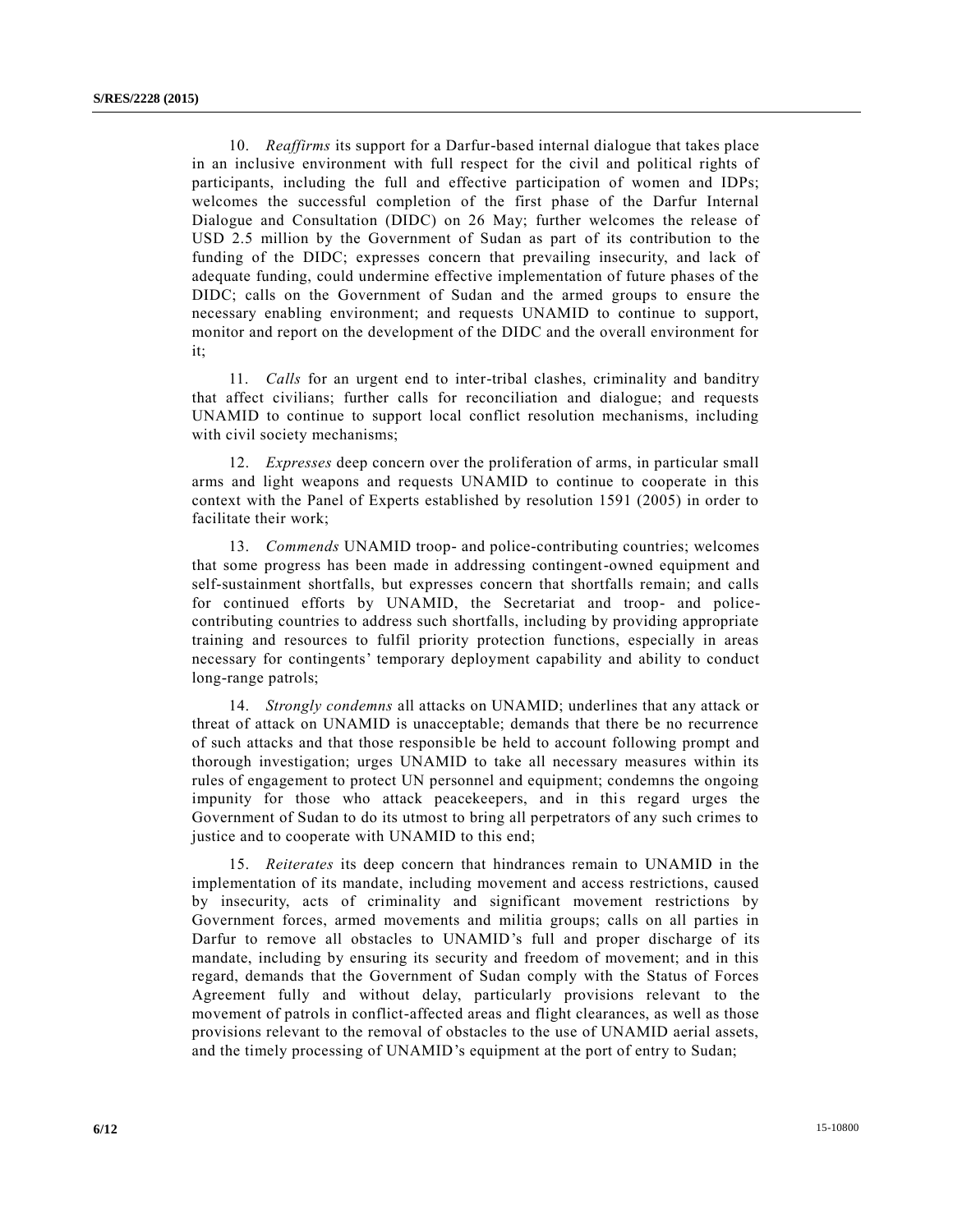16. *Demands* that all parties in Darfur immediately end attacks targeting civilians, peacekeepers and humanitarian personnel, and comply with their obligations under international human rights and humanitarian law; and affirms the Council's condemnation of all violations of international humanitarian law and violations and abuses of human rights;

17. *Expresses* serious concern at the deteriorating humanitarian situation in Darfur, and at the threats to and attacks on humanitarian personnel and facilities; expresses concern that access to some conflict areas where vulnerable populations reside remains restricted and that some conflict areas are inaccessible, including in North and Central Darfur and eastern Jebel Marra, due to insecurity, acts of criminality and movement restrictions by Government forces, armed movements and militia groups; welcomes that humanitarian organizations are able to deliver some aid to most people in need of assistance in Darfur; deplores the continued restrictions on humanitarian access in Darfur resulting from increased insecurity, attacks against humanitarian workers, denial of access by the parties to the conflict and bureaucratic impediments imposed by the Government of Sudan; further expresses concern over the insufficient availability of funding for humanitarian actors; stresses the need for the timely issuance of visas and travel permits for humanitarian organizations; and demands that the Government of Sudan, all militias, armed groups and all other stakeholders ensure the safe, timely and unhindered access of humanitarian organizations and relief personnel, and the delivery of humanitarian assistance to populations in need, in accordance with the relevant provisions of international law and United Nations guiding principles of humanitarian assistance, including humanity, impartiality, neutrality and independence;

18. *Condemns* increased human rights violations and abuses in, and relating to, Darfur, including those involving extrajudicial killings, the excessive use of force, abduction of civilians, acts of sexual- and gender-based violence, violations and abuses against children, and arbitrary arrests and detentions; calls on the Government of Sudan to investigate allegations of such violations and abuses and bring those responsible to justice; expresses deep concern about the situation of all those so detained, including civil society members and IDPs; emphasizes the importance of ensuring, within its current mandate, UNAMID's and other relevant organizations' ability to monitor such cases; and in this regard urges the Government of Sudan to extend even greater cooperation with UNAMID towards fulfilment of this goal and to provide accountability and access to justice for victims; calls on the Government of Sudan fully to respect its obligations, including by fulfilling its commitment to lift the state of emergency in Darfur, releasing all political prisoners and allowing free expression;

19. *Requests* UNAMID to monitor, verify, and draw to the attention of the authorities abuses and violations of human rights, including those committed against women and children, and violations of international humanitarian law, and further requests enhanced, detailed, full and public reporting by the Secretary-General to the Council on this issue, as part of his regular 90-day reports;

20. *Requests* UNAMID to ensure that any support provided to non-United Nations security forces is provided in strict compliance with the Human Rights Due Diligence Policy on United Nations support to non-United Nations security forces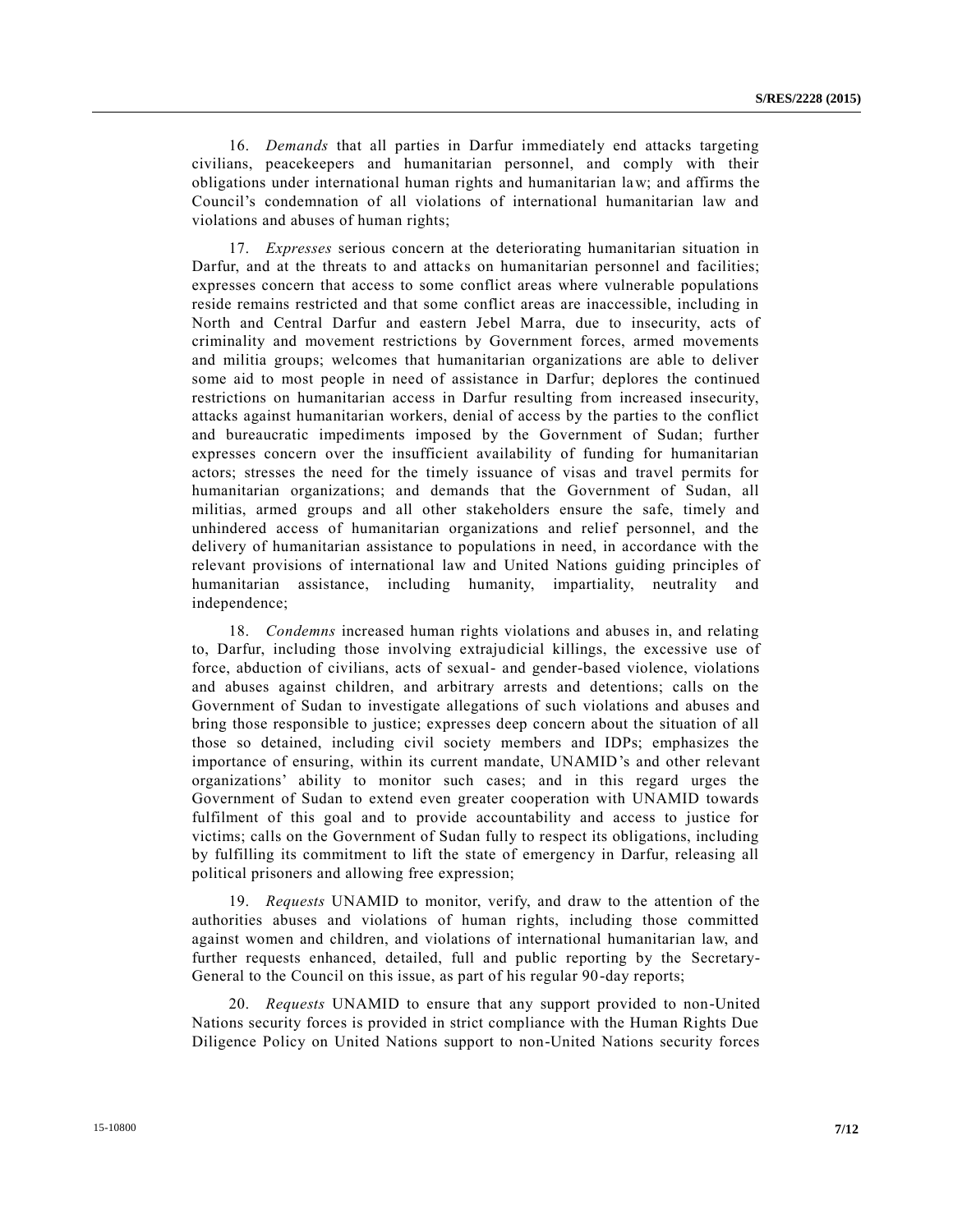(HRDDP), and requests the Secretary-General to include progress made in implementing the policy in his reports to the Security Council;

21. *Urges* close coordination among UN missions in the region, including UNAMID, the United Nations Interim Security Force for Abyei (UNISFA) and the United Nations Mission in South Sudan (UNMISS), and requests the Secretary-General to ensure effective inter-mission cooperation;

22. *Emphasizes* the importance of cooperation and information-sharing between UNAMID, UNMISS, MONUSCO, MINUSCA and relevant regional and international partners in addressing the regional threat including of the Lord 's Resistance Army, and recalls its encouragement to UNAMID, within existing capacities and consistent with its mandate, to cooperate and share information in this regard;

23. *Stresses* the importance of achieving dignified and durable solutions for refugees and internally displaced persons, and of ensuring their full participation in the planning and management of these solutions; demands that all parties to the conflict in Darfur create the conditions conducive to allowing the voluntary, informed, safe, dignified and sustainable return of refugees and internally displace d persons, or, where appropriate, their local integration; in this regard stresses the need for the establishment of a mechanism in order to verify the extent to which these returns are voluntary and informed in nature, and underlines the importance of addressing land issues for the realization of durable solutions in Darfur;

24. *Demands* that the parties to the conflict immediately cease all acts of sexual and gender-based violence and make and implement specific and time -bound commitments to combat sexual violence, in accordance with resolution 2106 (2013); urges the Government, with the support of the United Nations and African Union, to develop a structured framework through which conflict related sexual violence will be comprehensively addressed, and to allow access for service provision for sexual violence survivors; requests UNAMID to strengthen its reporting on sexual and gender-based violence and actions taken to combat it, including through the swift deployment of Women Protection Advisers; requests the Secretary-General to ensure that the relevant provisions of resolution 1325 (2000), and subsequent resolutions on women, peace and security, are implemented, including supporting the full and effective participation of women during all stages of peace processes, particularly in conflict resolution, post-conflict planning and peacebuilding, including women's civil society organizations, and to include information on this in his reporting to the Council; and further requests UNAMID to monitor and assess the implementation of these tasks and requests the Secretary-General to include information on this in his reporting to the Council;

25. *Demands* that the parties to the conflict immediately cease all violations and abuses against children, and develop and implement concrete and time-bound action plans to end and prevent the recruitment and use of children in violation of applicable international law, and requests the Secretary-General to ensure:

(a) continued monitoring and reporting of the situation of children in Darfur; and

(b) continued dialogue with the parties to the conflict towards the development and implementation of the aforementioned action plans, in accordance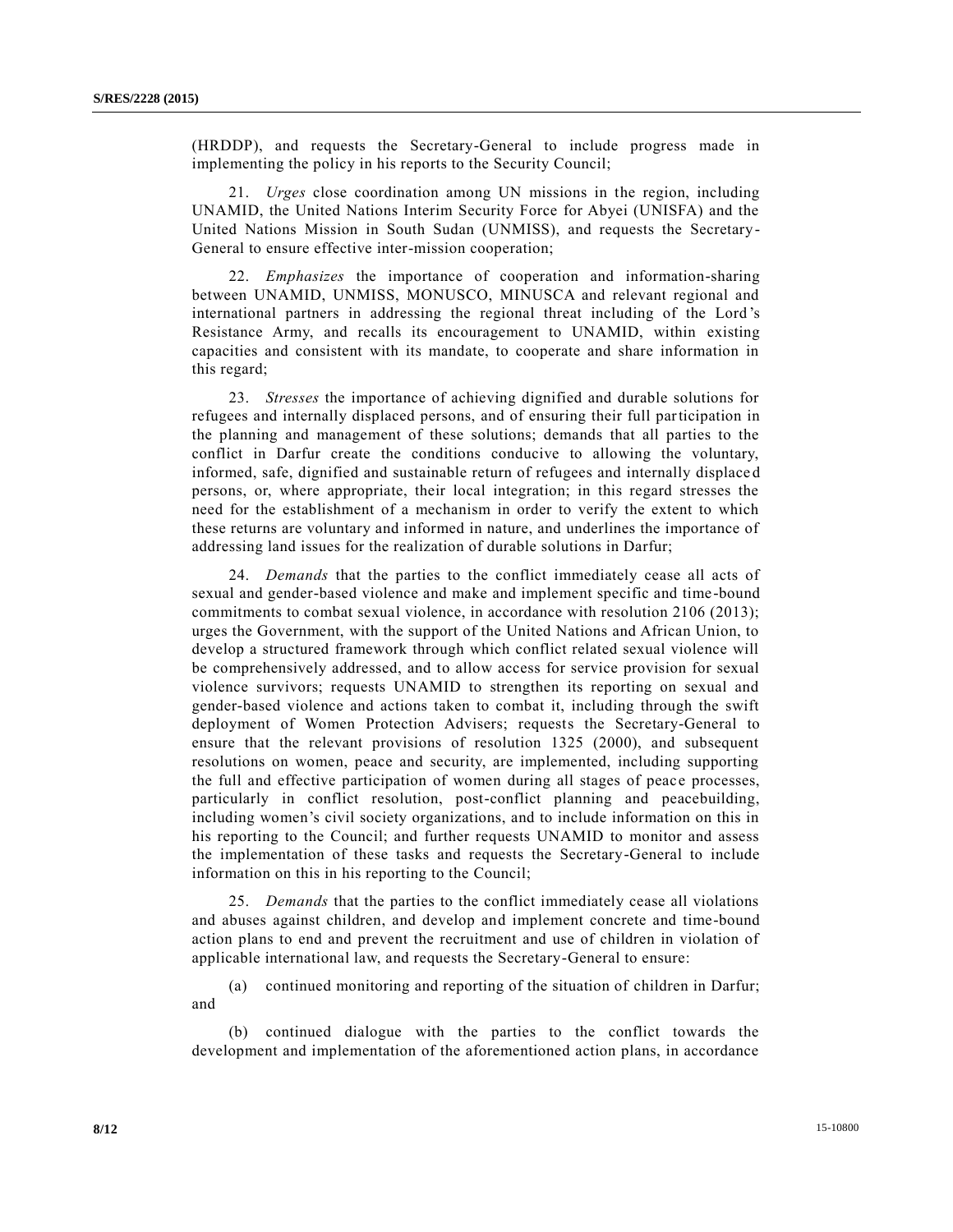with resolution 1612 (2005) and subsequent resolutions on children and armed conflict;

26. *Underscores* the importance of regular review by the Security Council of each UN peacekeeping mission's progress in implementing its mandate, and recalls its request to the Secretary-General, in close consultation with the AU, and seeking perspectives from all relevant parties, to conduct an analysis of implementation of the review of UNAMID; in this regard, takes note of the Secretary-General's efforts to make recommendations on the future of UNAMID, including its exit strategy, as requested by the Security Council in paragraph 7 of resolution 2173; concurs that UNAMID's long-term planning should be based upon progress towards the mission's benchmarks as set out in the Secretary-General's report of 16 October 2012 [\(S/2012/771\)](http://undocs.org/S/2012/771) and subsequently refined in his report of 25 February 2014 [\(S/2014/138\)](http://undocs.org/S/2014/138) and 15 April 2014 [\(S/2014/279\)](http://undocs.org/S/2014/279) (Annex A); takes note that the Secretary General, in his report of 26 May 2015[\(S/2015/378\)](http://undocs.org/S/2015/378), emphasizes that a political settlement in Darfur and direct talks between Government and the non-signatory armed movements, starting with a cessation of hostilities in Darfur, is essential to re-establishing peace in Darfur and is primary to the achievement of these benchmarks;

27. *Takes note* of the consultations between the UN, the AU and the Government of Sudan, notably in the framework of the Joint Working Group to develop an exit strategy in accordance with the mission's benchmarks and in response to paragraph 7 of resolution 2173; calls for early resumption of consultations between the AU, the UN and the Government of Sudan in this regard; looks forward to the Secretary-General's recommendations, including by building on any agreed recommendations of the Joint Working Group; and undertakes to consider the Secretary-General's recommendations in due course;

28. *Requests* the Secretary-General to report to the Council every 90 days following adoption of this resolution on UNAMID, including:

(i) information on the political, humanitarian and security situation in Darfur, including detailed reporting on incidents of violence and attacks against civilians, by whomsoever perpetrated;

(ii) information on violations of the Status of Forces Agreement, including those involving attacks or threats of attack on UNAMID, as well as violations of international humanitarian law perpetrated by any party to the conflict;

(iii) developments and progress towards achievement of UNAMID's strategic priorities and benchmarks;

(iv) developments and progress in addressing the challenges facing UNAMID as identified in the review of UNAMID;

(v) and on the implementation of this resolution;

29. *Decides* to remain seized of the matter.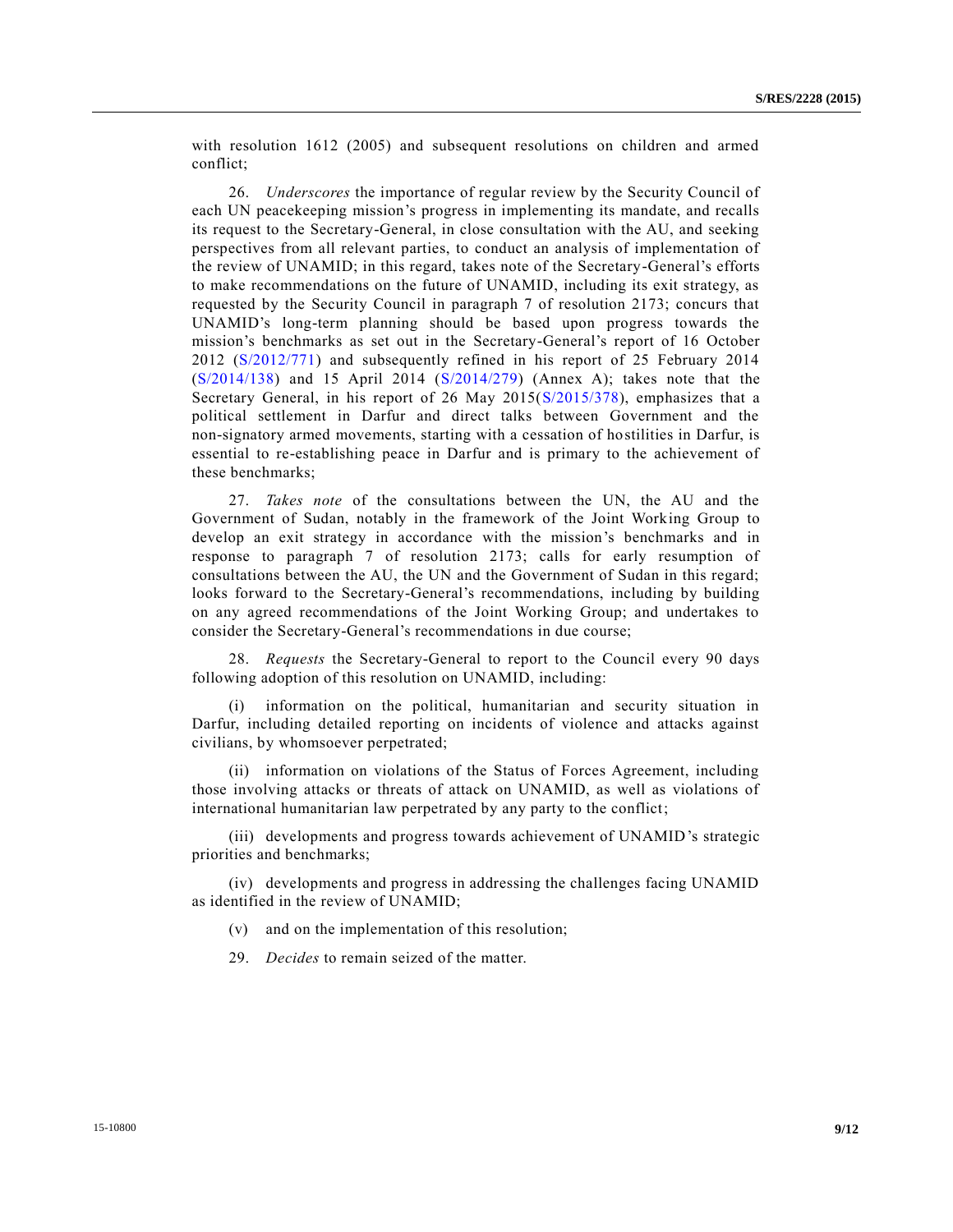Annex A: UNAMID benchmarks as set out in Annex 1 of the Secretary-General report of 15 April 2014 [\(S/2014/279\)](http://undocs.org/S/2014/279)

Benchmark 1: inclusive peace process through mediation between the Government and non-signatory armed movements on the basis of the Doha Document for Peace in Darfur

Requirements for progress would include a commitment on the part of the Government of the Sudan and non-signatory movements to reach a comprehensive negotiated political settlement to the conflict and adhere to its full and timely implementation; and credible Darfur-based internal dialogue and consultations that seek to reflect the views of the civilian population, including women, on Darfur in the peace process.

#### Indicators

High-level mediation

- The Government and the non-signatory movements enter into direct negotiations brokered by the Joint African Union-United Nations Chief Mediator for Darfur over an all-inclusive comprehensive settlement to the Darfur conflict within the context of the Doha Document for Peace in Darfur.
- The signatory parties, with the support of international partners, implement the provisions of the Doha Document for Peace in Darfur, which remain essential in addressing the root causes of conflict in Darfur.
- The Government and the non-signatory movements conclude and observe a comprehensive and inclusive cessation of hostilities.
- The outcomes of the Darfur peace process are reflected in a national constitutional process supported by the African Union High-level Implementation Panel for the Sudan, as provided for in the framework for African Union and United Nations facilitation of the Darfur peace process.

Darfur-based internal dialogue and consultations;

- Darfur-based internal dialogue and consultations take place in an inclusive and transparent environment that ensures the proportional representation of Darfuris and respect for the human rights of participants, as monitored by African Union-United Nations Hybrid Operation in Darfur (UNAMID).
- The outcomes of the Darfur-based internal dialogue and consultations are widely disseminated and implemented in a manner that promotes and consolidates peace and stability in Darfur.
- A functioning Darfur Regional Authority that oversees the implementation of the Doha Document for Peace in Darfur, in conjunction with the Government of the Sudan.

Benchmark 2: protection of civilians and unhindered humanitarian access and the safety and security of humanitarian personnel

Requirements for progress would include the demonstrated commitment of the parties to the conflict, including Government forces, non-signatory movements and other armed groups, to cease hostilities and respect and implement ceasefire and security arrangements; the demonstrated commitment of the parties to the conflict to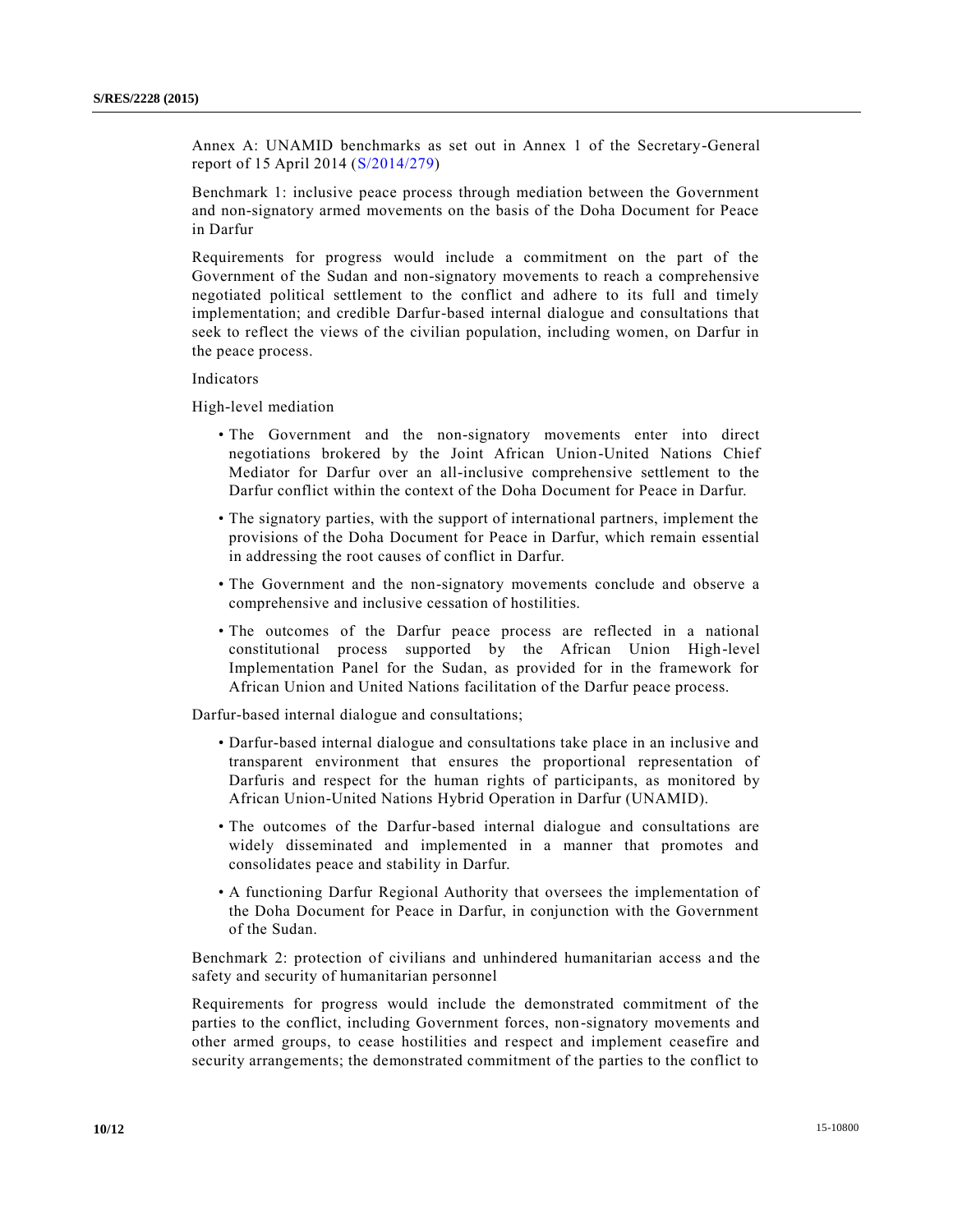implement measures to protect civilians (or promote/respect human rights); the demonstrated commitment of the parties to the conflict to allow unrestricted humanitarian access; the willingness of local actors to facilitate the safe, voluntary and sustainable return, reintegration or resettlement of internally displaced persons and refugees; improvement of TCC/PCC performance and equipment; support by the international donor community for humanitarian activities and, where appropriate, early recovery and rehabilitation; the improved coordination between UNAMID and humanitarian actors with regard to the facilitation of the deli very of humanitarian assistance and the safety and security of humanitarian personnel; and the commitment of the Government of the Sudan at the national and local levels to improve the capacity of its security, judicial and penal institutions to promote and protect human rights.

#### Indicators

Protection of civilians from imminent threats of physical violence;

- Civilians facing imminent threats of physical violence are protected by UNAMID.
- Civilians at risk of physical attack, in particular women and children, carry out livelihood activities safely and securely under UNAMID protection.
- Civilians receive emergency medical assistance from UNAMID, including through evacuation to medical facilities, in extreme circumstances (i.e., when humanitarian actors are unable to assist).

Protective environment;

- Security and stability (as indicated by an absence of serious crime or violent conflict) for civilians within camps for internally displaced persons and temporary settlements.
- Security and stability (as indicated by an absence of serious crime or violent conflict) for civilians in areas outside of camps for internally displaced persons and temporary settlements, including in particular in areas adjacent to camps.
- Reduction in the number of violent crimes against civilians.
- Reduction in human rights violations, including incidents of sexual and gender-based violence, as recorded by UNAMID.
- Reduction in the recruitment of child soldiers by the parties to the conflict.
- Improved environment for the protection of civil and political rights, including through the development of sustainable foundations for professional, democratic policing and law enforcement.
- Trials monitored by UNAMID are fair and in accordance with international legal standards and practices.
- The prevalence of arms and armed actors is reduced through the disarmament, demobilization and reintegration of combatants in accordance with the provisions of the Doha Document for Peace in Darfur.
- Threats to civilians posed by unexploded ordnance are addressed through, inter alia, the safe disposal of such materials and through risk-awareness training.